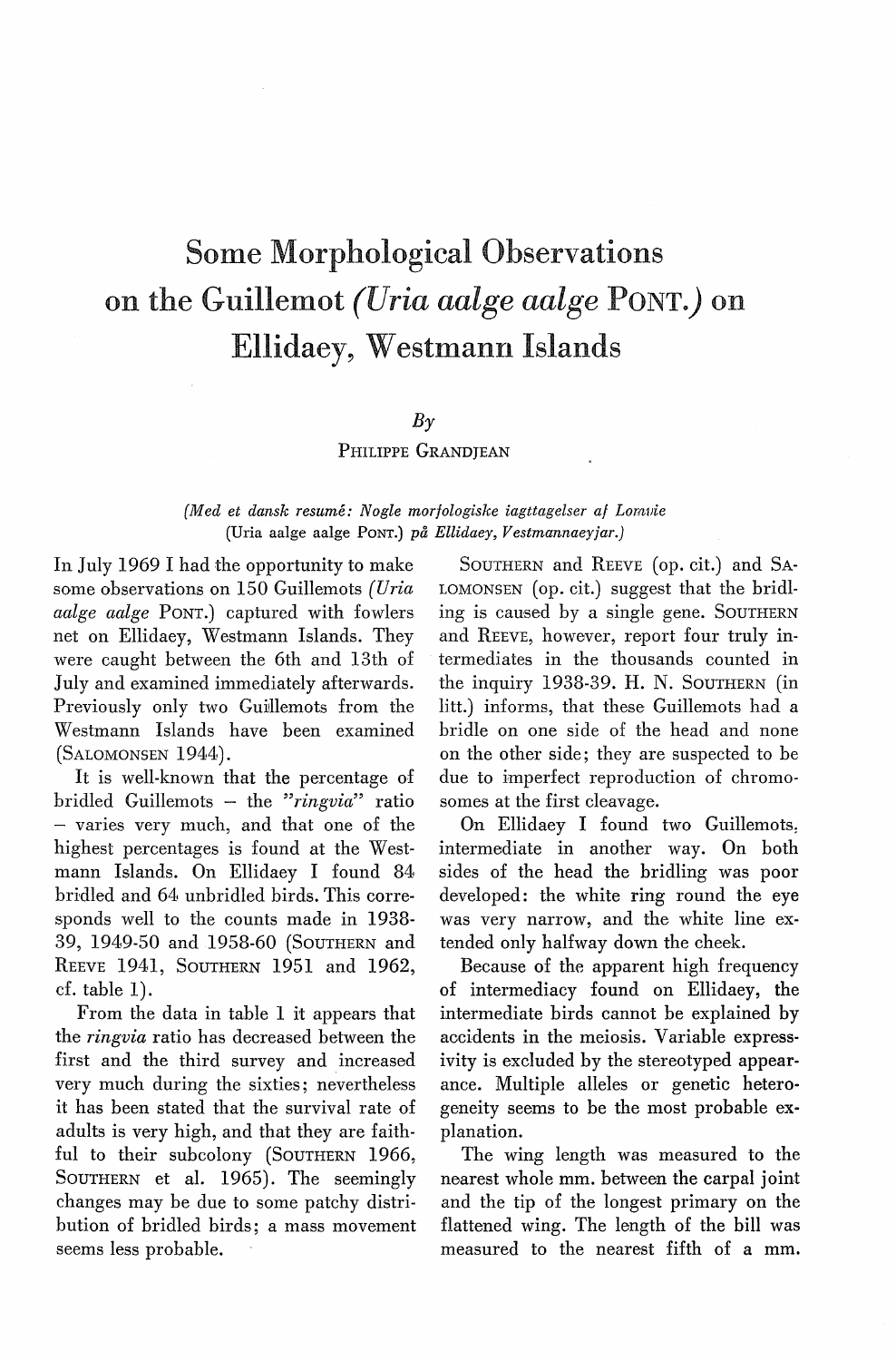

*Fig. 1. F ordellingen af vingelængde.* 





Fig. 2. The distribution of bill length. *Fig. 2. Fordelingen af næblængde.* 

Fig. 3. The distribution of bill depth. *Fig. 3. Fordelingen af næbhøjde.* 

*40*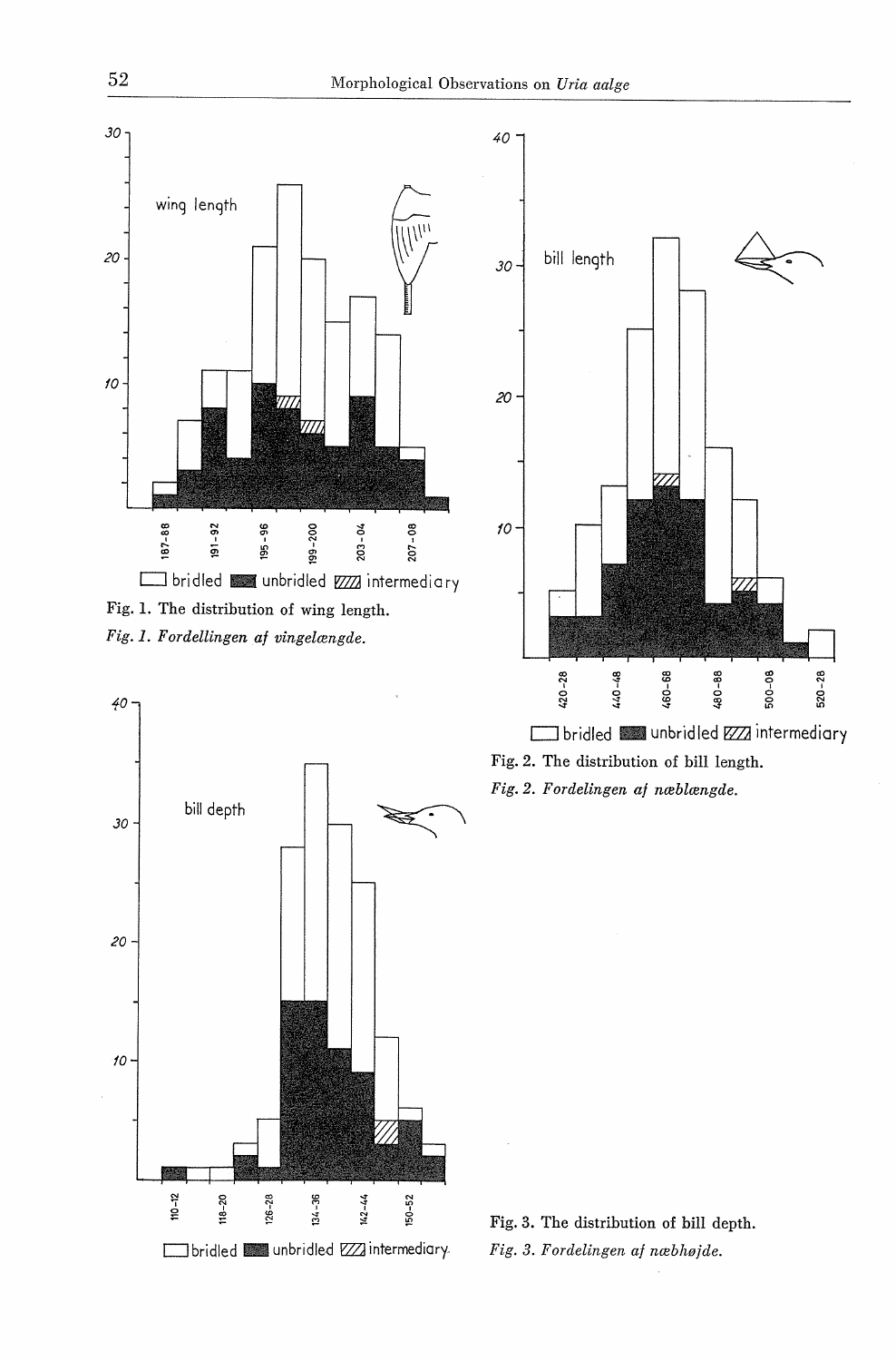from the bases of the anteriormost feathers on the top of the bill to the tip of the maxilla. The bill depth was measured to the nearest fifth of a mm. as the maximum vertical depth of the closed bill; the results should thus be comparable with the data supplied by SALOMONSEN (op. cit.), STORER (1952) and PETHON (1967).

The wing length (see table 2 and fig. 1) is small compared to that of other populations of the nominate subspecies, cf. fig. 4. This may partly be due to wear because all my hirds were captured about two months before their wing moult; the museum specimens examined. by other authors are from all months of the year. The size of the wing may be dependent on the distance of the migration; but little is known about the winter quarters of the Islandic Guillemots (F. GUDMUNDSSON in litt.).

The bill (see table 2 and fig. 2) is almost as long as in the Norwegian and Faeroese populations; and it is longer than on the west- and northcoast of Iceland, cf. fig. 4. The bill therefore seems to conform to ALLEN's rule.

The mean of the bill depth (see table 2 and fig. 3) on Ellidaey corresponds to the data from E.N. America and Iceland. The few hirds from the Faeroes had a shallower bill, while the Norwegian Guillemots had a much heavier bill, cf. fig. 4. However, the bill undergoes considerable age, sexual and seasonal variation (SALOMON-SEN op. cit.). The bills of the museum specimens may have shrinked.

The spots on the under wing coverts were the main reason for separating the subspecies spiloptera (SALOMONSEN 1932). Concerning this charaoter the Guillemots

|            | Total | <b>Bridled</b><br>Guillemots<br>Ringlomvier | <i>Ringvia</i> ratio<br>Ringvia procent | Change<br><i>Ændring</i> |
|------------|-------|---------------------------------------------|-----------------------------------------|--------------------------|
| $1938-391$ | 1.028 | 541                                         | $52.63\%$                               |                          |
| $1948-501$ | 2.016 | 1.015                                       | $50.35\%$                               | $\div 2.28\%$            |
| $1959-601$ | 238   | 106                                         | $44.54\%$                               | $\div 5.81\%$            |
| 1969       | 148   | 84                                          | 56,76%                                  | $+12.22\%$               |

Table 1. *Ringvia* ratio on the Westmann Islands. <sup>1</sup>) Figures from SOUHTERN 1962. *Tabel 1.* Ringvia *procenten på V estmannaeyjar.* <sup>1</sup>) *Tal fra* SOUTHERN 1962.

Table 2. Measurements of 150 Guillemots on Ellidaey.

*Tabel 2. Mål af 150 Lomvier på Ellidaey.* 

|                            | Range            | $Mean +$<br>standard error<br>of the mean     | Standard<br>deviation | Coefficient of<br>variation       |  |
|----------------------------|------------------|-----------------------------------------------|-----------------------|-----------------------------------|--|
|                            | Variationsbredde | $Gennemsnit +$<br>middelfejl på<br>gennemsnit | Middelfeil            | <i>Variations-</i><br>koefficient |  |
| Wing length<br>Vingelængde | 187-209          | $198.5 + 0.40$                                | 4.93                  | 2.48                              |  |
| Bill length<br>Næblængde   | $42.0 - 52.6$    | $46.6 + 0.15$                                 | 2.01                  | 4.30                              |  |
| Bill depth<br>Næbhøide     | $11.2 - 15.6$    | $13.8 \pm 0.06$                               | 0.73                  | 5.32                              |  |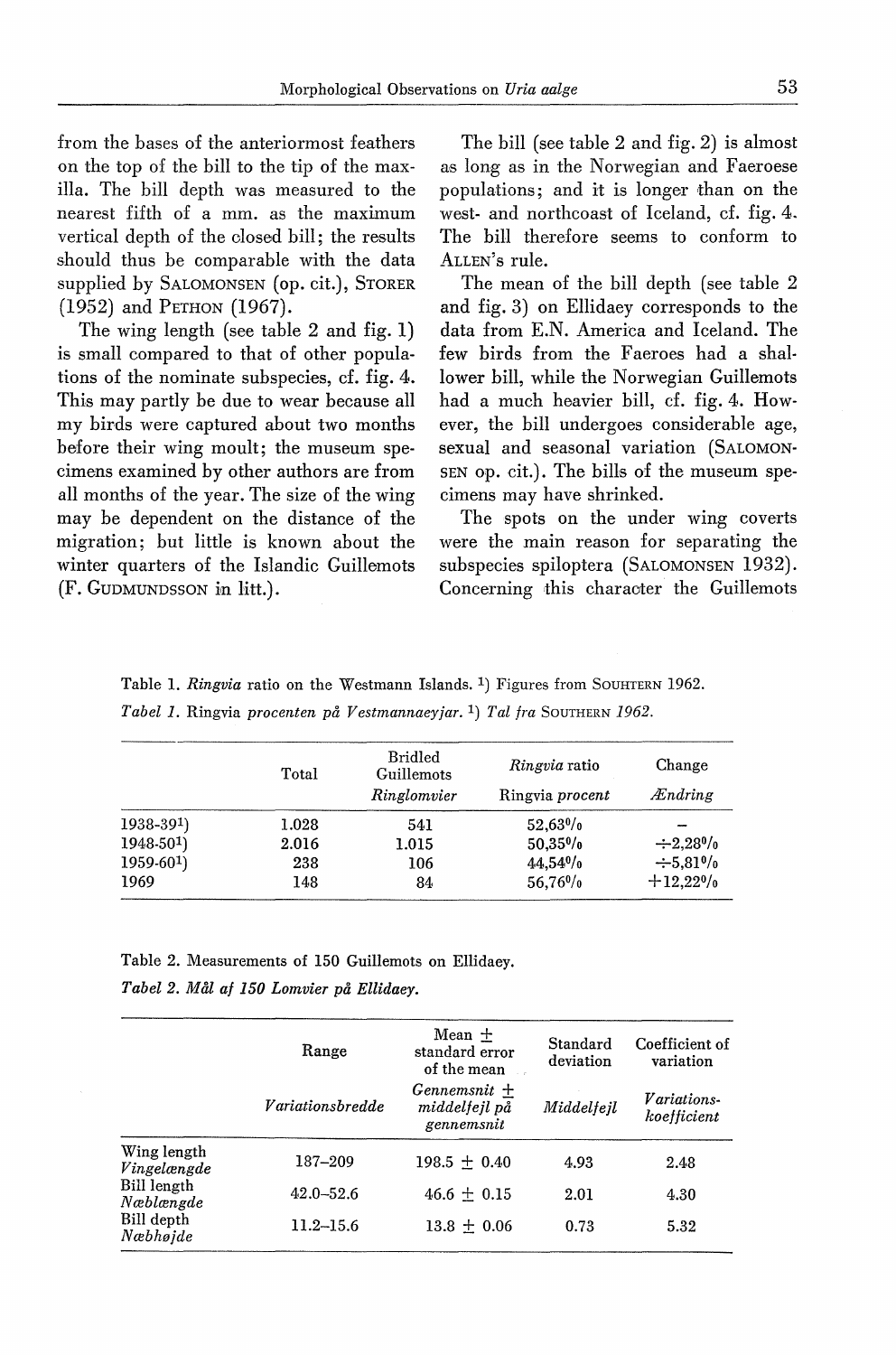

Fig. 4. Geographical variation of means and extremes in wing length, bill length and bill depth for *Uria aalge aalge.* Numbers of specimens measured are mentioned in brackets. Data from a) SALOMONSEN (1944), b) STORER (1952), c) PETHON (1967) and results of the present paper.

*Fig. 4. Geografisk variation af gennemsnit og yderpunkter af vingelængde, næblængde og næbhøjde hos* Uria aalge aalge. *Antal målte eksemplarer er angivet* i *parentes. Data fra a)* SALO-MONSEN *(1944), b)* STORER *(1952), c)* PETHON *(1967) og resultater fra nærværende arbejde .* 



| $\frac{D}{4}$<br>ш<br>--<br>ш<br>ပ<br>LL. |  | ပ<br>ರ          |  | White<br>Hvid | A few spots<br>Få pletter | Heavily<br>spotted<br>Mange<br>pletter |
|-------------------------------------------|--|-----------------|--|---------------|---------------------------|----------------------------------------|
|                                           |  | Number<br>Antal |  | 118           | 27                        |                                        |

Table 3. Pigmentation of under wing coverts. *Tabel 3. Pigmentering af undervingedækfjer.* 

Fig. 5. Geographical variation of pigmentation of under wing coverts for *Uria aalge aalge.* Data from a) SALOMONSEN (1932), b) STORER (1952), c) PETHON (1967) and results of the present paper. Black: heavily spotted. Hatched: a few spots. White: no spots.

*Fig. 5. Geografisk variation af pigmentering af undervingedækfjerene hos* Uria aalge aalge. *Data fra a)* SALOMONSEN *(1932), b)* STORER *(1952), c)*  PETHON *( 1967) og resultater fra nærværende ar· bejde. Sort: mange pletter. Skraveret: få pletter.*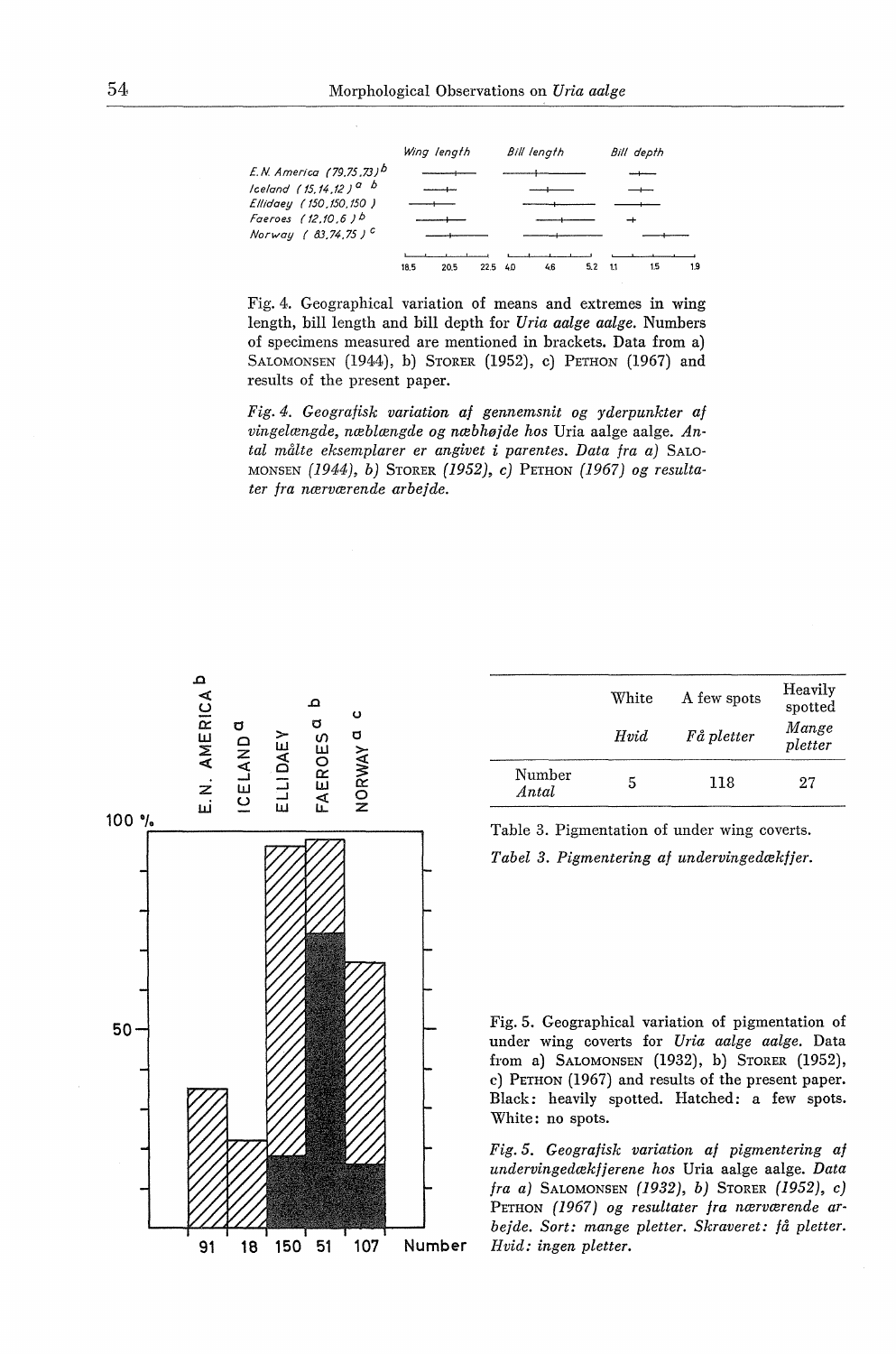from Ellidaey resembles the Faeroese hirds, and it might be difficult to differentiate the two populations (see table 3 and fig. 5). The Norwegian Guillemots are less dark under their wings, cf. fig. 5. However, the character is difficult to descrihe.

STORER (op. cit.) suggests that the Guillemots of the northern Scotland are intermediate between the subspecies *albionis* ( of the southern British Isles and Heligoland) and *spiloptera* (of the Faeroes). The Guillemots of the Westmann Islands resemble the British hirds in the short wing and the Faeroese hirds in the long bill and the dark under wing coverts; they have shorter wings and longer bills than the Guillemots of Iceland. So the Guillemots of Ellidaey, Westmann Islands, fit in well with the Westmann Islands, fit in well with the clinal tendencies already descrihed by STORER (op. cit.) and commented upon by PETHON (op. cit.).

The small differencies in measures of bridled an unhridled Guillemots (figs. 1-3) were by far not significant  $(X^2$ -test).

The colour of the scutes on front and sides of the tarsus was noted. Two of the fresh captured hirds had yellow, nine black, and 139 Guillemots had yellow-hrown to dark brown scutellation.

Two hirds showed a loosening of the sheath of the hill at the front; hoth had a new smooth sheath underneath. This may he a reason to suggest that the Guillemot is able to moult the sheath of the bill, a phenomenon which is well-known in the Puffin *(Fratercula arctica).* Since it has never heen descrihed in the Guillemot before, it needs further attention in the future.

One hird showed growth of feathers on neck and cheek, possihly the heginning of the first stage of moult, stage WB at SALO-MONSEN (1944). Twenty hirds in SALOMON-SEN's material were from July, and only two specimens from late July were in moult. Thus considerable variation is found. None of my hirds showed the feature described by SALOMONSEN (op. cit.) of lst and 2nd year plumages.

A grant for this investigation was given by the Foundation of Danish-Islandic Cooperation, to which I am most grateful. The work on Ellidaey was carried out with the worthful assistance of PETER THOMSEN. I am indebted to POUL HALD-MoRTENSEN for helpful advice and discussions.

### DANSK RESUME

#### *Nogle morfologiske iagttagelser af Lomvie* (Uria aalge aalge PoNr.) *på Ellidaey, Vestmannaeyjar.*

På Ellidaey, Vestmanneyjar, havde jeg mellem d. 6. og 13. juli 1969 lejlighed til at gøre nogle notater om 150 Lomvier *(Uria aalge aalge* PoNT.), som var blevet fanget ved flejning. Der var 84 af varianten *ringvia,* og 64 var uden ring. En *ringvia-procent* på ca. 57 er noget højere end den tidligere fundne på Vestmannaeyjar (tabel 1); forskellen skyldes muligvis heterogen fordeling af ringlomvierne.

SouTHERN og REEVE (1941) har set intermediære fugle, som havde en ring på den ene side af hovedet, men ingen på den anden. På Ellidaey fandt jeg to Lomvier, som havde »halvt« udviklet ring på begge sider af hovedet. Den mulige arvegang omtales.

Vingen var kort i forhold til vingelængden hos andre populationer af nominatformen (fig. 4);

men en del af forskellen kan skyldes, at mine fugle blev målt få måneder før de skulle have fældet. Næbbet var lidt længere end på Islands vest- og nordkyst, hvilket er i overensstemmelse med ALLENS regel (fig. 4). Næbhøjden svarede til andre aalge-populationers; de norske fugle har dog kraftigere næh (fig. 4).

Alle fugle på nær fem havde mørke pletter på undervingedækfjerene; Lomvier fra Vestmanneyjar vil være svære at adskille fra de færøske Lomvier, som SALOMONSEN (1932) beskrev som en selvstændig underart (fig. 5).

Lomvierne på Ellidaey passer fint ind i en klin fra Nordamerikas østkyst til Norge (fig. 4 og 5). Ringlomviernes mål (fig. 1-3) afveg ikke signifikant.

Skælbeklædningen på siderne og forkanten af